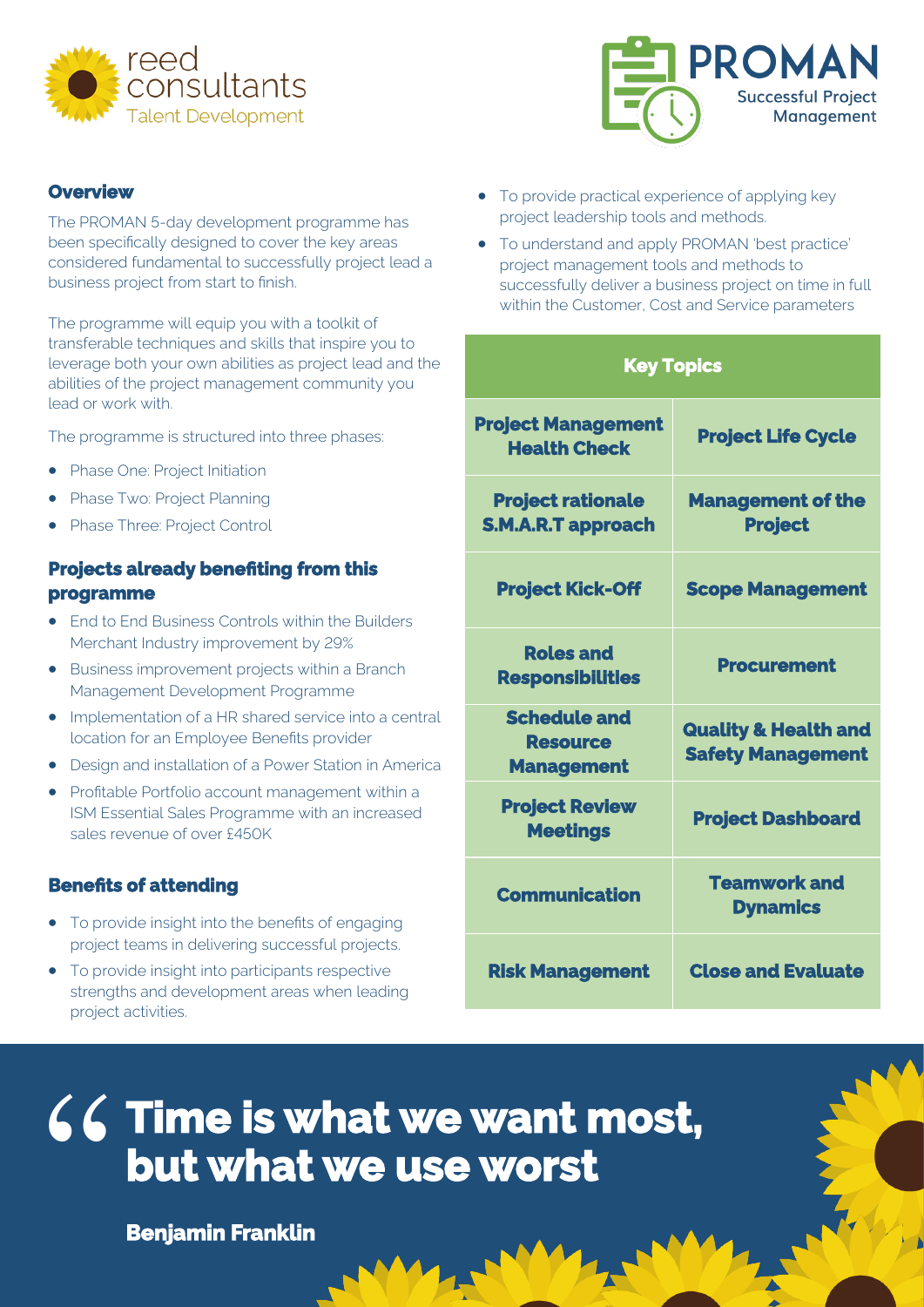

#### **Phase One: Project Initiation**

This focuses on some of the contextual factors that will influence how projects may be initiated and managed. The importance of clearly defining the project's requirements is investigated at length before we detail how projects are justified through the creation of a strategically and commercially viable Business Case. Delegates go on to understand the importance of reviewing the business case throughout the project to ensure its ongoing viability and to keep the project aligned with the overall objectives. This includes recognition of the key part the business case plays in on-going monitoring and reporting during the 'Implementation' phase; then how at 'Handover and Closeout' the Business Case is used to validate the deliverables and measure the success of the project. Topics covered:

- **Projects Initiation Check List**
- **Organisational factors**

• **Project context** 

• **Business Case** 

• **Requirements management** 

- **Governance of projects**
- **Phase Two: Project Planning**

Project planning is more than the creation of a Gantt chart. This module focuses on the process for defining the why, what, how, when, who and where for any project. It provides delegates with a theoretical and practical understanding of how project management planning should be approached and implemented to ensure delivery of outcomes that resolve the need and enable benefits to be realised. It helps delegates understand not only their own role in this, but all the roles involved.

We also examine how the project meets stakeholders' quality expectations whilst being delivered safely and efficiently through the effective management of risk. The workshop pays particular attention to the management of any risk that may have implications for health, safety or the environment. Throughout, the role of the tools and techniques are highlighted with particular reference to 'best practical project management principles. Topics covered:

- **Creating the Project Management Plan**
- **Scope, schedule and resource management**
- **Health, safety environmental management**
- **Quality in projects**

• **Managing risk** 

• **Procurement** 

# **2**

**1** 

## **Phase Three: Project Control**

Market mana<br>broug<br>
• M<br>
• St<br>
• In In order to deliver projects successfully, project leaders must employ effective mechanisms for monitoring and controlling progress. A number of techniques for controlling timescales, costs and change are covered in this module. We also look at various tools that will help project managers deal with stakeholders whether they are team members or other interested parties. Delegates will examine their role in applying effective stakeholder management tools to understand the environment and then the way to use it to drive appropriate management actions throughout the project. The module concludes by examining how projects can be brought to an orderly close and review team performance in a structured fashion. Topics covered:

- **Monitor and control schedule and cost**
- **Stakeholder management**
- **Interpersonal skills for the project manager**
- **Change control**
- **Project handover and closeout**
- **Project reviews**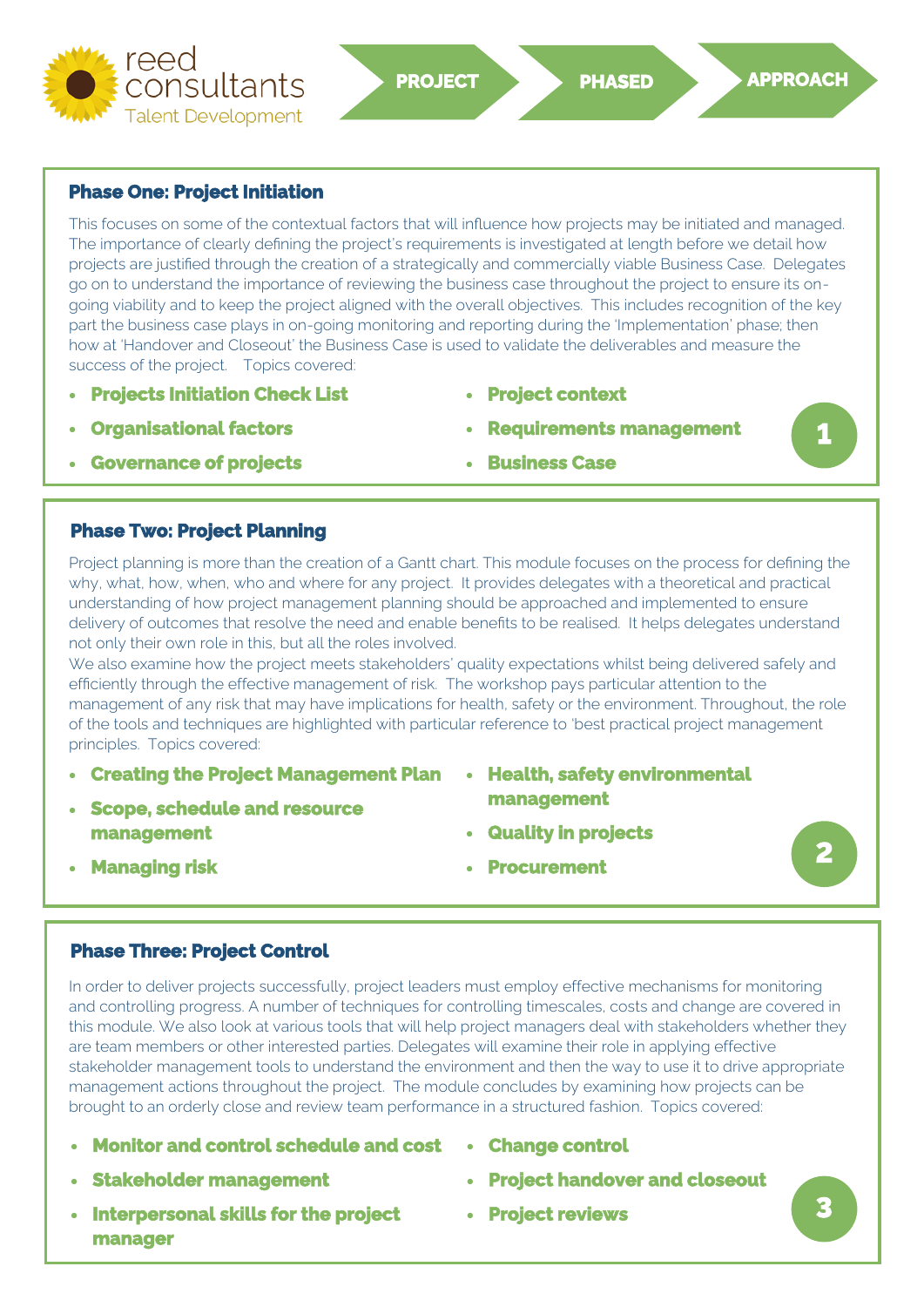



## **Programme Contents Include**

- Canvas project
- Structure of organisations and projects
- Lessons Learned
- Life cycle
- Contexts and environments
- Governance and structured methodologies
- PESTLE
- SWOT So, Wot
- **Communication**
- Leadership
- **Authority levels**
- Teamwork (Belbin)
- Responsibility Allocation Matrix (RAM)
- Planning for success
- Scope management
- Schedule and resource management
- **Procurement**
- Change control 4 P's
- Risk management
- **Quality Management**
- **Managing Conflict**
- Stakeholder Analysis
- Tool Box Talk
- Health and Safety
- Kick-Off Meeting
- Phased plan
- Close-Out project evaluation
- S.M.A.R.T. challenge
- Dashboard
	- Customer Centric
	- Business
	- Team
- Application of standard templates

## **Additional PROMAN support**

• Upon request attend in-company project review meetings.

## **Academic Certification**

- Certificate of attendance
- Population of PROMAN 'best practice' documentation

Throughout the five-day workshop delegates will be applying the methodologies to a 'live' business project and populating templates provided. This will enable them to leave the workshop and apply the PROMAN principles immediately.

#### **Talent Development**

As part of the programme, delegates receive a dedicated Talent Development Coach and Mentor who provides support as and when required



" **A project without a critical path is like a ship without a rudder**